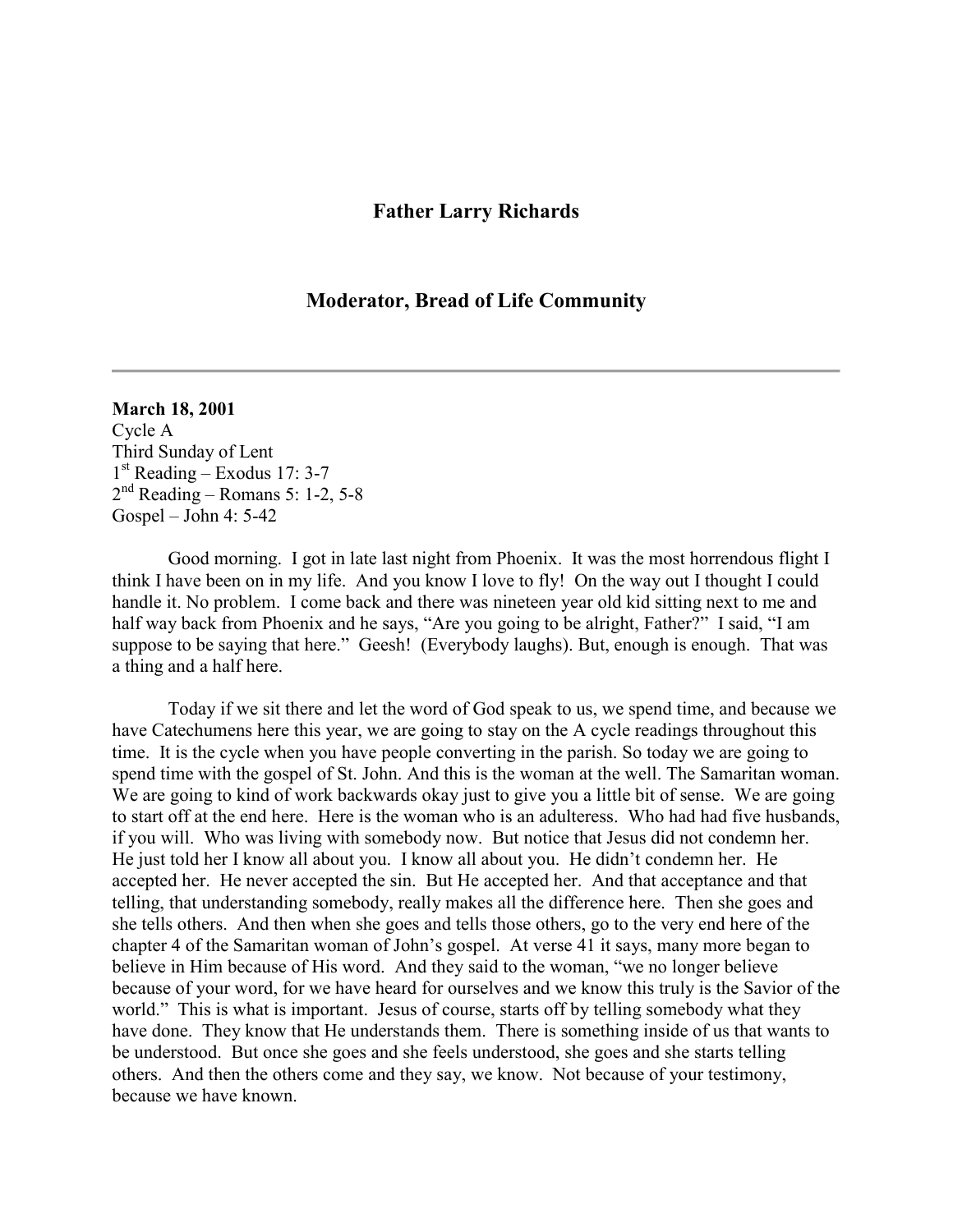When you are young you have to be told from somebody else. Or you've got to be preached to. But some people are still being fed by other people. Here I am taking the word and I am chewing it and I am giving it to you. You are eating it because you can't take it. Well we shouldn't be letting people chew the food for us. After a while, we need to take the word of God and chew on it ourselves. But so often, our whole walk with Christ becomes something like, Fr. Larry preaches a good word and I like it. But then how much time do you spend with the word of God? Well, I don't. I get it at Mass. No, no, no, no! You are getting what I have digested and given to you. Which is good if you are a little child and young in the spiritual life. But what must happen is that you and I must hear His word every day. We must digest it ourselves so that you can sit there and say Father, I don't believe because of you. Or because of my parents. Or because of Johnny down the road told me. I believe because I know. I've listened. I now this person of Christ. So we got to make that next step. Some of you have made that step years ago. Some of you aren't close to making that step yet. But you got to make that step to be a person who follows Christ.

One of the things I find so strange about our parish is, which is a good thing and a bad thing, some people come here for a while. They get all excited. And then they leave. They go somewhere else. Why because there is no groundedness. They go from place to place. I was with a bunch of ministers this past week. And there were some people there and I thought they use belong to one of the local parishes. Now they belong to this other church. And they belonged to this church and that church. In ten years four different churches. Because they are still trying to digest what other people are saying. Oh and if I like this community I'll stay here for awhile. And then I'll go elsewhere. No! You must be grounded in Christ. You must be grounded in a community and a committed community. The good and the bad. That is what we are about. Don't just go fluttering from place to place. No. You got to be committed to Christ and His church. Sometimes you will be offended. Sometimes I am offended. But, we are together as a family. A family that yells at each other. That loves each other. That cares about each other. Prods each other. Gets upset with each other. But we are with each other. And if you are chewing on the word of God yourself, then you will not be fluttering from place to place. You'll be grounded in God's word.

 And so the first thing we need to be doing is are we really committed to Jesus Christ? Or are we committed to feeling good? If we are committed to Jesus Christ, I promise you, unbelievably, you are going to go to the cross and it is going to kill you. Get excited. But in the midst of that you will be understood. This woman was transformed because somebody knew her. Remember the show Cheers? You remember the song? Everybody knows your name. There is something good about when people know you. You know. Here is who I am. They see the good and the bad. Again, anytime I sit there and think I am doing anything really good I have Carol (the church secretary) to pull me back down. This week someone wrote and said "Fr. Larry my hero." She got this big hero worship e-mail that somebody wrote from Notre Dame. And so I get an attachment and Carol says, " Hey, don't let this go to your head. We know your spots." They know who you are. You know me. I know you. We know each other. Good and bad. This is who we are. And there is a comfort in being known. And that is what Jesus offered this woman. He knew her and yet He loved her. He knew the worst part about her. And yet He loved her. Jesus gives us great comfort. And that is our word this week. Comfort. And the fact that He knows us. And yet He loves us. And that is what the call is for us to do with each other too.